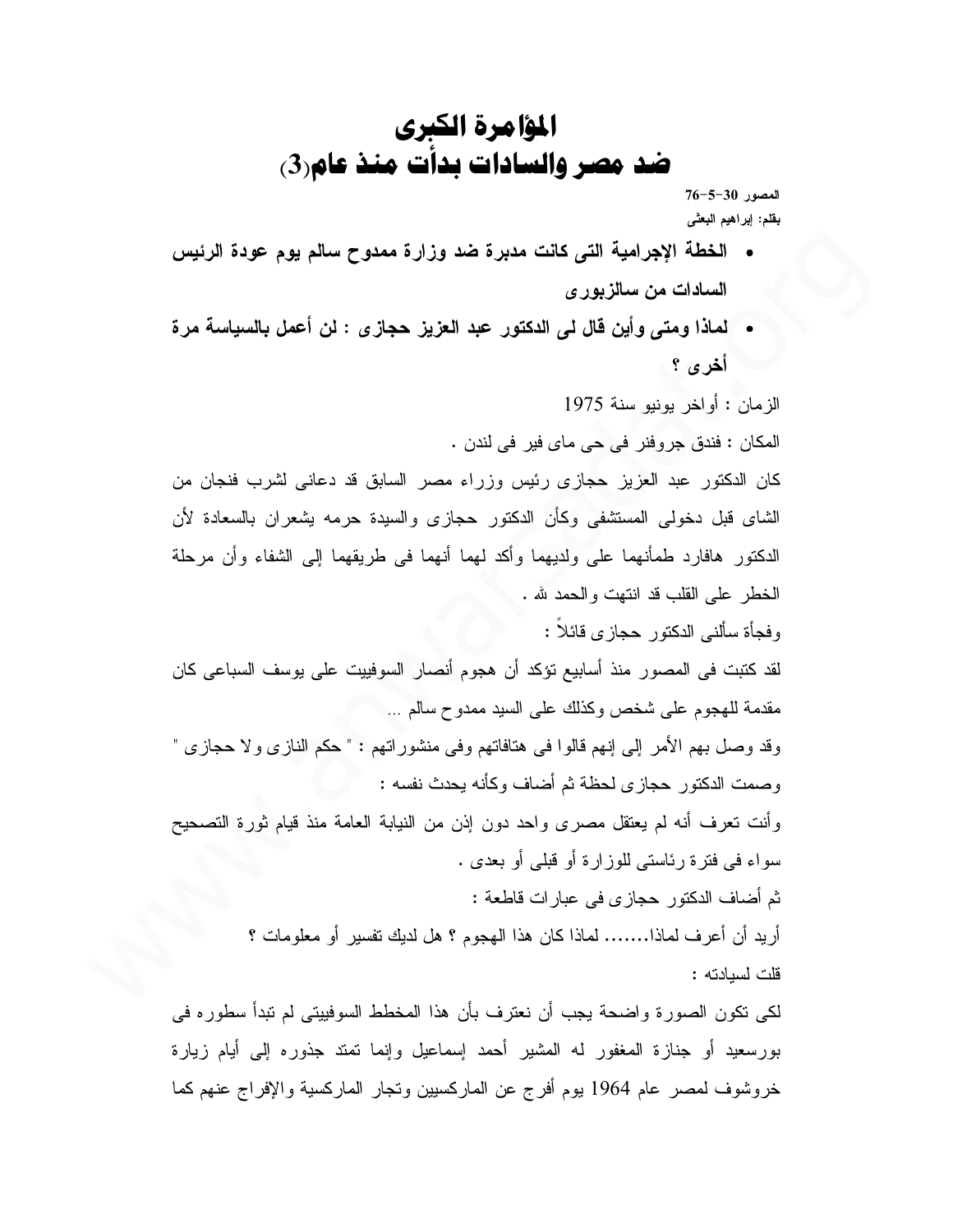قلت وكماً يقول كل عاشق للحرية حق لمهم ولكل من عاش وراء الأسوار وتعذيبهم وتعذيب الأخوان المسلمين والوفديين يستحق منا الاستنكار ولا يجوز السكوت عليه . ولكن الإخوة المتشنجين للسوفييت خرجوا من المعتقلات لا ليدافعوا عن الحريات وإنما من ناحية تجاهلوا استمرار اعتقال غيرهم من الإخوان المسلمين ومن الوفديين ثم اندفعوا برعونة في نتفيذ مخطط كامل شامل لتحقيق الأهداف التالية : العمل بالذات في الصحف والمجلات وباقي أجهزة الإعلام سواء منهم من كانت هذه مهنته قبل الاعتقال أو من كل يعمل في مهنة أو حرفة أخرى . جانب من هذا الهدف كان سياسياً بقصد السيطرة على وسائل الإعلام والنحكم في النَّاثير على الرأى العام والجانب الأخر كان من أجل الحصول على الأموال الضخمة خاصة وأن المؤسسات الصحفية لم يكن لها ومازال أنظمة ملية محددة مما سمح لهم بالحصول على أعلى الأجور والمكافآت . وقد تحقق لهم هذا الهدف تماما . السيطرة على نقابة الصحفيين سواء بعناصر ماركسية أو متعاطفة مع الماركسيين مع السوفييت بالذات . ومن خلال السيطرة على نقابة الصحفيين بمكنهم وقد أمكنهم السيطرة على إتحاد الصحفيين العرب وقد عاونهم على نحقيق هذا الهدف بالذات النقاء مصالحهم مع البعث السوري نارة ومع نزوات القذافي نارة أخرى ولمهذا لأندهش عندما يصدد إتحاد الصحفيين العرب قرارات أو توصيات فيها تهجم على مصر وعلى صحافة مصر بعد ثورة التصحيح . ملحوظة : أخر هذه القرار ات كان ما اتخذه إتحاد الصحفيين العرب في ليبيا أخير ا . التغلغل في تجمعات الجماهير من خلال الإتحاد الاشتراكي ومحاولة الوصول إلى اللجنة المركزية . وقد نجحوا نماماً في عهد على صبرى حتى أصبحت أمانات الدعوة والفكر وغيرها في اللجنة المركزية للإتحاد الاشتراكي تحت سيطرتهم تماماً وحتى بعد الانتخابات العاجلة التي أجريت في الإتحاد الاشتراكي بعد ثورة التصحيح نجح بعضهم في الاحتفاظ بمواقعه في قيادة التتظيم

السياسي .

أما عن صفوف العمال فهذا حديث أخر .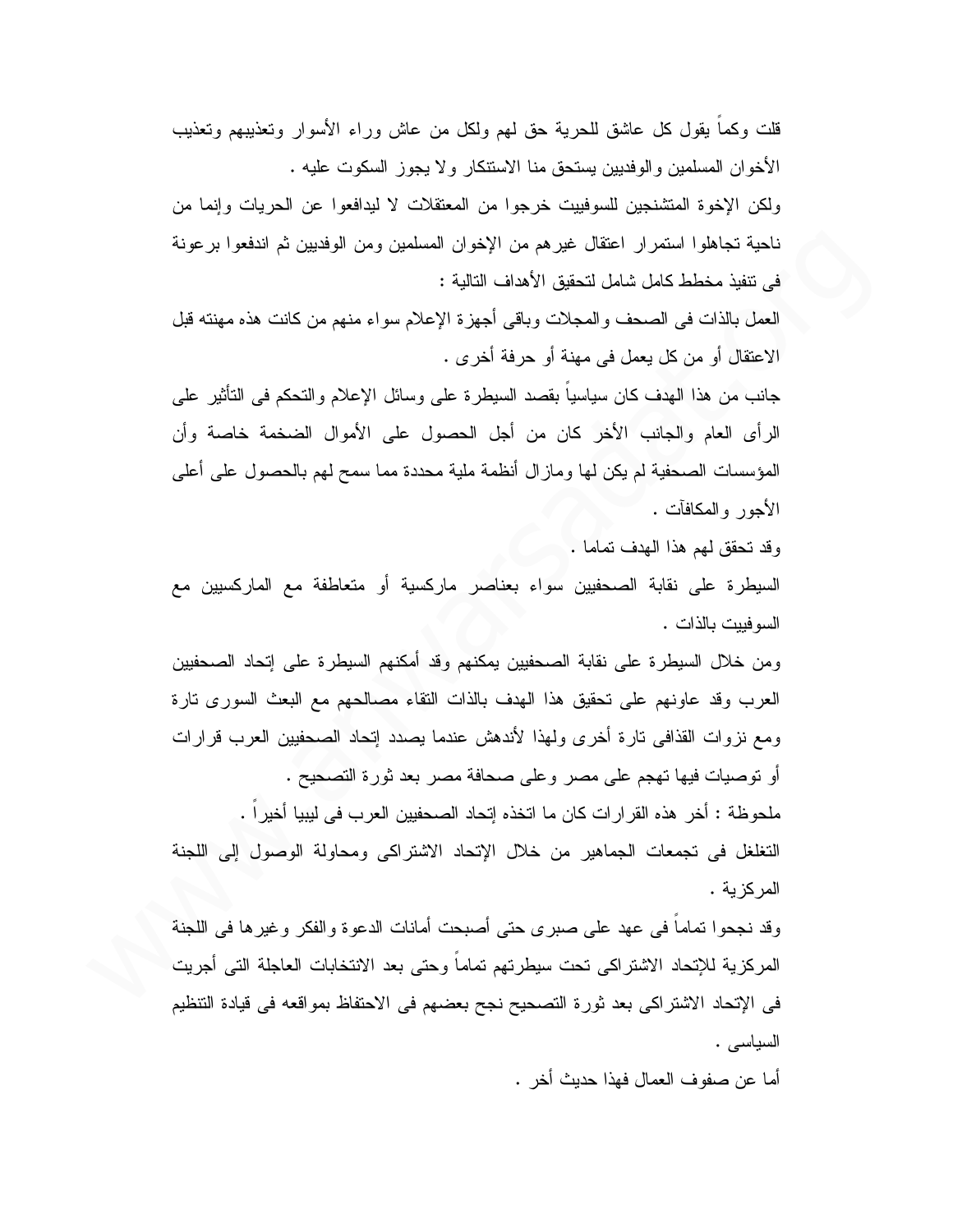رغم أن كثيرين منهم كان كتاباً بلا قراء إلا أنهم ديناميكيتهم وبتعاونهم الوثيق كانوا يحاولون قد نجحوا إلى حد ما في تحقيق أكبر قدر من الشهرة لعدد كبير منهم رغم أن كثيرين منهم لا يتمنعون بأبسط قدر ٍ من الكفاءة وكان وراء هذا الهدف بالذات أكثر ٍ من هدف فر عي مثل : إصطناع قيادات يمكن أن نبهر الجماهير مما يجعلها نتقاد لهم بسهولة .

تضليل بعض المسئولين في السلطات التنفيذية والتشريعية ممن قد يتوهمون أن هؤلاء الماركسيين " العباقرة " قادرون على تسليط الأضواء عليهم بين جماهير مصر والبلدان العربية .

التوصل إلى أخذ مبالغ ضخمة بخلاف مرتباتهم الضخمة المنتظمة من الصحف من مؤسسات وز ارة الثقافة عن قصص وروايات كتبوها أو حتى لم يكتبوها بعد .

ولو راجعت وزارة الثقافة حساباتها فستجد ألوف من الجنيهات قد صرفت لبعضهم نظير أعمال لم يتقدموا بـها .

وطبعا نجحوا في تحقيق هذا كله وكان المال الذي حصل عليه كل منهم يسهم ببعضه في حركة " النمو الاشتراكي " والدفاع عن البروليتاريا ومقاومة البورجوازيه والرجعية ألخ هذه الشعار ات .

السفر المنواصل إلى بلاد الكتلة الشرقية للدخول في حوار مع المنظمات والنقابات وغيرها حوار ظاهرة شيئ وباطنه أشياء لم نعد خافية .

## تنظيم سامي شرف

وللحقيقة لم يقاطعني الدكتور ٍ عبد العزيز حجازي أبدا ، بل كان يستمع بإنتباه شديد . و أضفت قائلا :

وقبل وفاة عبد الناصر ثبت للسوفييت أن أغلب الماركسيين المصريين – كغيرهم من الماركسبين العرب ، باستثناء الماركسبين السودانبين ـ لا يعتمد عليهم وأن أهواءهم الشخصية وأخطائهم لا نجد نعاطفاً بين الجماهير ، ودون أن أطيل عليك أصبح سامي شرف هو رجلهم الأول في مصر .

وقد قام سامی شرف بتشکیل نتظیم سری هرمی - بخلاف التنظیم الطلیعی لم یعرف أحد أسماء أعضائه إلا شخص واحد هو سامبي شرف .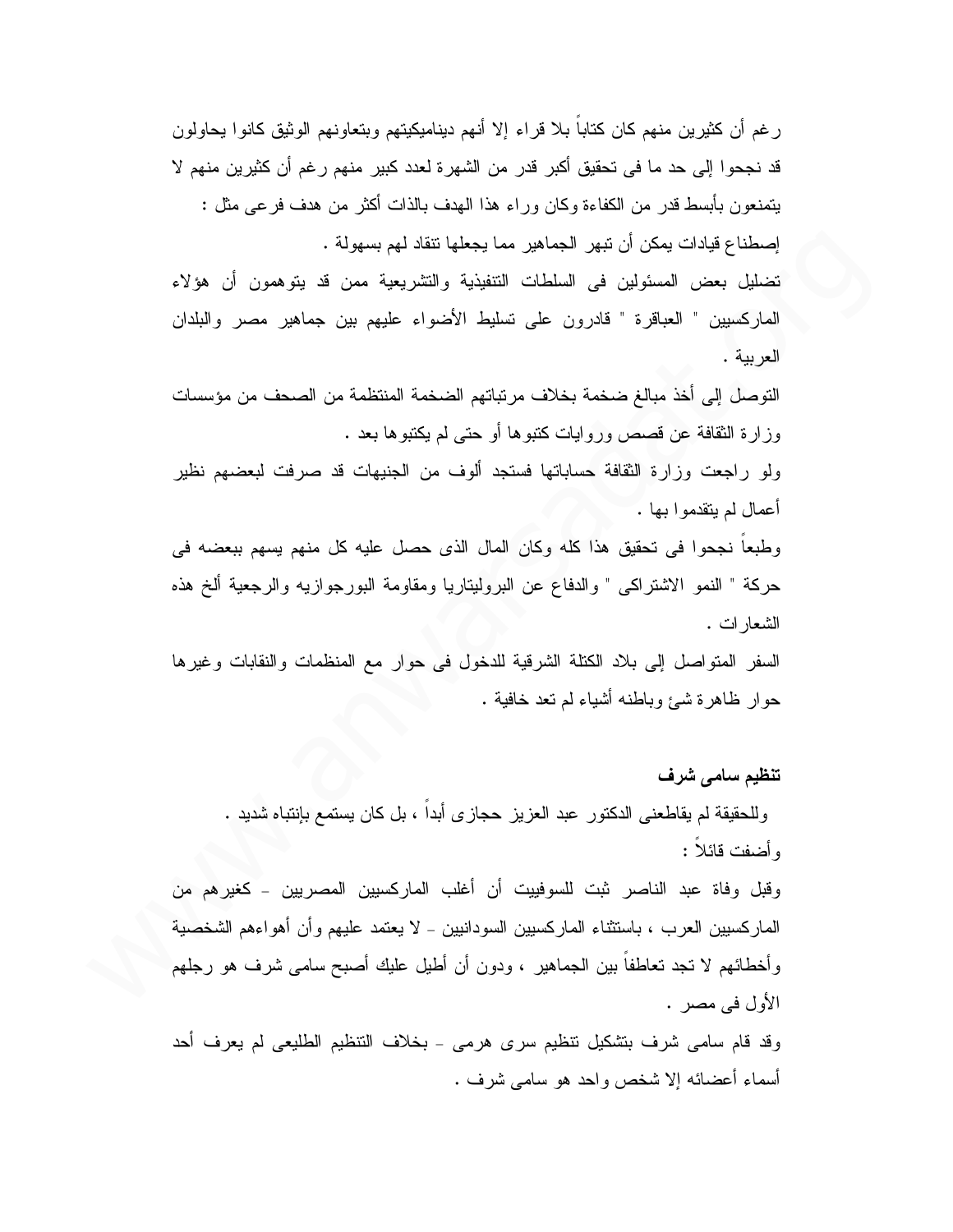اختيار مجموعة معينة لا نزيد على أصابع اليد الواحدة ، وكل واحد منهم اختار مجموعة مماثلة في العدد بحيث لا يعرف أحد منهم الأخر ، ثم حدث التسلسل حتى القاعدة . ولم تكن القاعدة جماهيرية ، وإنما كان التنظيم بادئاً ببعض عناصر من المخابر ات ثم بعض قيادات السلطات التنفيذية والتشريعية والإعلامية ثم ندرج إلى المؤسسات والوزارات والمصالح الحكومية الحساسة كالجمارك مثلا . وللحقيقة لم يكن معظم هؤلاء من أنصار السوفييت بل دان بعضهم مجبراً على دخول التتظيم الخاص بسامي شرف لأسباب مختلفة منها على سبيل المثال ما يلي : بعضهم كانت له نزوات خاصة مستنداتها وصور ها نحت بد ونصرف سامى شرف . وبعضهم كان سامي شرف هو الذي اختاره لمنصبه وكان دائماً بِشعره بأنه قادر على أن يفقده هذا المنصب . هؤلاء وغيرهم كانوا مثل " العجينة " في يد سامي شرف . وهؤ لاء كانوا رغم قلَّة عددهم قادرين على تحقيق الكثير من الأذى للشعب وللحاكم . رئيس مجلس إدار ة شركة مثلاً بِمكنه أن يحدث أزمة تموينية في مصر كلها إذا نلكأ في سحب المواد المستوردة من الخارج : يتباطأ في تفريغ المراكب أو في سحب هذه المواد من الجمرك أو .. أو .. المهم : ندفع الدولة غرامة تأخير لأصحاب هذه السفن ، وبعض هذه السلع قد نفسد في البواخر الرأسية في الميناء ثم تدفع الدولة " أرضية " مضاعفة للجمارك . والأهم من كل هذا أن تحدث الأزمة في المواد التموينية سواء كانت من القمح أو السكر وكذلك مواد البناء المستوردة وقطع الغيار ألخ . وأرجعوا إلى مخازن بعض الشركات لنجدوا أنه حتى لو تم استلامهم لهذه المواد فإن بعضها بل وكثيرًا منها كان يتكدس في صحراء مدينة نصر بينما يصرخ المواطنون بحثًا عن بعض هذه السلع . وقد شاء قدر مصر أن يتوفى جمال عبد الناصر وأن تقوم ثورة التصحيح قبل أن يستكمل سامی شرف بناء نتظیمه السری بالکامل ، ولکن الغرور ونأیید السوفییت له ونعاون علی صبري ومجموعته معه جعله يتصور أنه قادر على التخلص من الرئيس السادات بسرعة . ومن هنا كانوا يؤكدون أن حكم السادات لن يستمر أكثر من شهرين .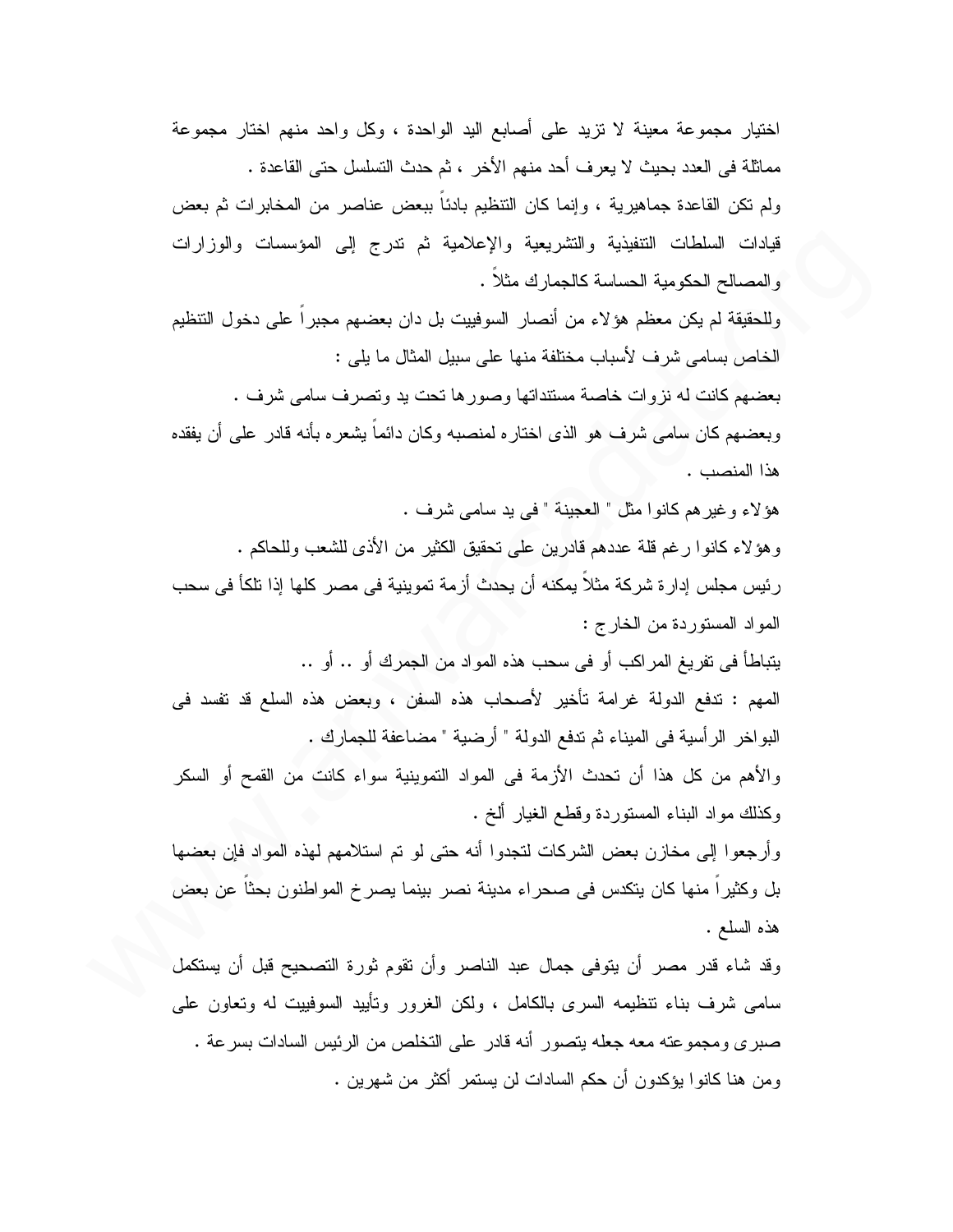ولكن ثورة التصحيح نجحت والحمد لله .

وبدأت ثمارها نتوالى : إلغاء المعتقلات ، إعلان سيادة القانون ، إطـــــلاق الـحريــــات ، إلغــــاء الحر اسات ، و أخير ا البدء في نتفيذ سياسة الانفتاح الاقتصادي .

كان أنصار السوفييت منذ قيام ثورة التصحيح يحاولون التظاهر بتأييد السادات ولكنهم استمروا في خطأ قاتل بالنسبة لهم كتيار فكر ي وكذلك من ناحية التكتيك .

منذ الإفراج عنهم في عام 1964 كانوا قد نسوا قضايا الحريسة ، حريسة السوطن وحريسة المو اطنين .

وكانوا قد ربطوا أنفسهم بالإر هاب ودافعوا بأقلامهم عن الذين فصلوا القضاة وشردوا أســـاتذة الجامعات وكانوا قد وزعوا أنفسهم بذكاء : بعضهم كان ملنفاً حول على صـــــبرى وآخــــرون حول شعراوي جمعة ، وبعضهم النصق بسامي شرف ولو حتى من خلال منبر حافظ الـــذي كان يعمل رقيبا ثم سكرتيرا لسامي شرف ثم عينوه قبل قيام ثورة التصحيح وكسيلا لسوزارة الإعلام .

و عندما قامت ثور ة التصحيح لم يكن من السهل عليهم أن يتلونوا بسر عة أملاً فـــى أن يســـقط حكم السادات خلال شهور كما فيل لهم وحرصنا على المكاسب الضخمة التي كانوا يحصـــلون عليها ، المكاسب المالية من ناحية ومراكز القيادة في الأعلام من ناحية .

ولم يكن من السهل عليهم أن يتصدوا للهجوم على الحريات ومعاداة قرارات إغلاق المعتقلات وغيرها ولكن عندما وصل الأمر إلى الانفتاح الاقتصادي جن جنونهم . كراهيتهم للسادات ولثورة التصحيح نجحوا في إخفائها .

صدمتهم بعد قرار طرد الخبراء السوفييت ابتلعوها .

ويوم انتصار 6 أكتوبر نظاهروا بالفرحة ماعدا قلة ظلوا يؤكــدون أن القــوات الإســـرائيلية ستدخل القاهرة ساعة بعد أخرى واعتبروا الثغرة هزيمة كبرى للسادات . وبدأ تعاونهم مع القذافي يأخذ شكلاً مسافراً بعد أن كانوا بتبادلون الاتهامات وفرحوا بتصريحه الذي قال فيه يومئذ أن السادات قد مرغ كرامة العرب في الوحل عند الكيلو 101 وأنه بـــاع مصر لكيسنجر إلى آخر هذه التخاريف والأكاذيب .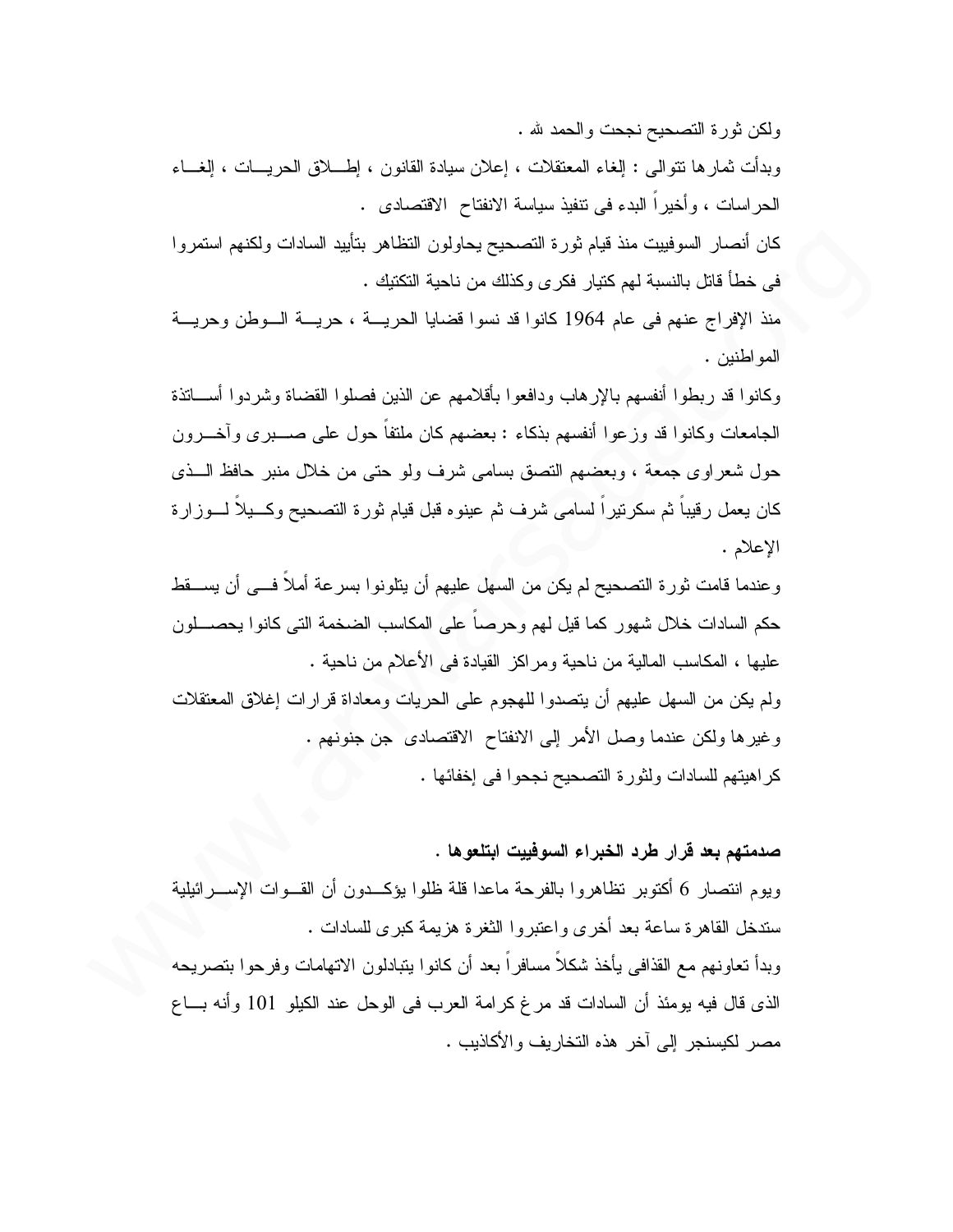الحاكم أصبح زعيماً وصمت قليلاً ولكن الدكتور حجازى قال لمي : استمر أنا أتابع ما نقوله كلمة كلمة قلت له :

كانت الانتصار ات الداخلية والخارجية للرئيس السادات قد نقلته من مرتبة الحاكم الى الــــز عيم وشعبيته أصبحت فوق كل جدل ثم جاءت الدعوة إلى الأخذ بسياســـة الانفتــــاح الاقتصــــادي وأحسوا أن شعبية السادات وتحرير القتال وبعض أرض سيناء ثم الانفتاح الاقتصادى كـــل هذا سيجول دون تحقيق النمو للماركسية وأن الاستقرار الذي يسود البلاد سيعرقل مخططاتهم ويقف أهدافهم التي لا تتحقق إلا وسط الفوضى والظلام والإرهاب . والأهم من كل ذلك : الانفتاح الاقتصادي الذي سوف بؤدي طبعاً إلى تحقيق الرخاء . ولو إلى حد ما - وهذا بالتالي سيجعل المواطن المصرى غير قابل أو مستعد للسخط وللغضب أى أن المزرعة الأولى للماركسية لن يكون لها مكان في أرضنا وبين شعبنا . وهنا يقفز سؤال هام:

ومن هو الرجل الذي عهد إليه الرئيس السادات بتحقيق الانفتاح الاقتصادي . ودون أن أنتظر ( داً قلت له :

أنت يا دكتور حجاز ي إذن لابد أن يحاربوك ويهاجموك سواء في أكذوبة صفقة الأوتوبيسات الإيرانية أو في غيرها وأهم شيئ أن يحاربوك لا على مستوى النقد وإنما بإفتعال أزمات مـــن خلال رجالهم ورجال سامي شرف الذين ماز ال كثير منهم يعمل في مراكز حساسة في القطاع العام والمصالح الحكومية وغيرها .

> وهدفهم كان أما أن يرجعوك ليشعروك بإنهم قوة لا يستهان بها . وأما أن يعرفلوا جهودك في سبيل الانفتاح الاقتصادي وبهذا تفشل . وطبعاً وضعوا في نقدير هم إنك أستاذ جامعي لا نجيد مواجهة الأفاعي . المهم إنك خرجت من الوزارة . وضحك الدكتور حجازي ثم قال :

ولن أعمل بالسياسة مرة أخرى واستطرد فائلاً :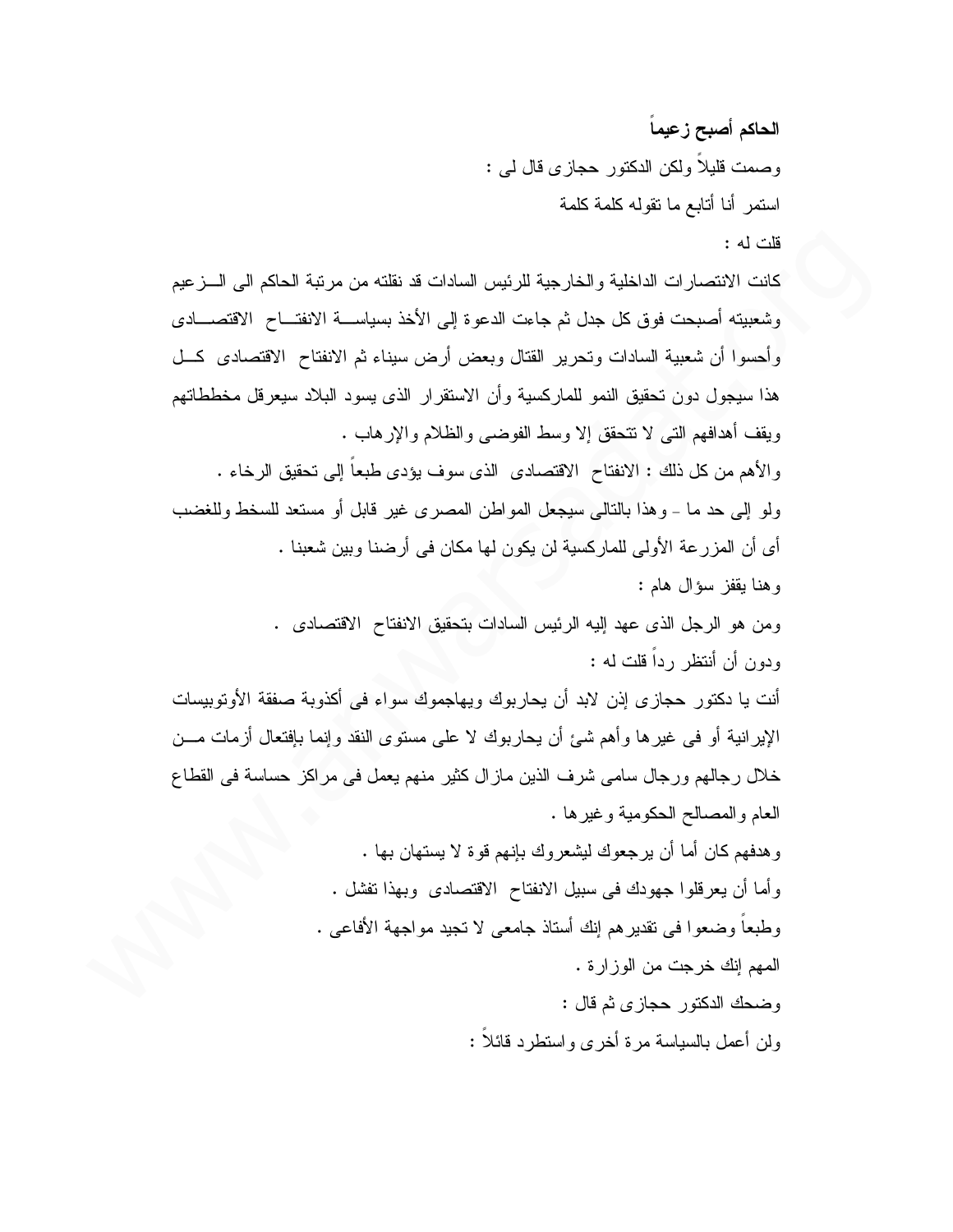المهم أن يوفِّق الله الأخ ممدوح سالم في مهمته الصعبة لقد هاجموه بقسوة في منشوراتهم كما هاجموني . قات له :

حسب معلوماتي رغم أنني كنت في مستشفى المعادي أواجه محنة صحبة شديدة في الشهرين الأخيرين إلا أنني متفائل للسيد ممدوح سالم رغم أنهم حاولوا إحراجه في الأســــابيع الأولــــي لتحمله مسئولية الوزارة.

حاولوا افتعال أزمات تموينية وعمل اختناق في جمرك الإسكندرية فماذا فعل ؟ لقد ذهب بنفسه إلى الميناء وأقام هناك حتى حسم هذا المر والأهم من ذلك أنه أعلن بوضـــو ح وبصراحة أنه سيحاسب كل رئيس مجلس إدارة يتأخر في سحب ما اســـتوردته مؤسســـة أو شركته فوراً من الميناء ومرة أخرى أذكرك بما قلته عن نتظيم سامي شرف في بداية حديثنا . وأرجو أن نضع خطا نحت عبارة " محاسبة كل رئيس مجلس إدارة " أن ممدوح ســـالم لــــن يحاسب الموظفين الصغار ولن يسمح لهم بان يغرقوه في مناهة الرونين والذي يؤكده أنه قادر على مو اجهة هذه المؤامر ات أنه بدأ حياته ضابطاً للشرطة وتعايش خلال هــذه الفتـــر ة مــــع المو اطنين في كل المستويات ثم عمل محافظا فتر ة ليست قصير ة في أسيوط ثـــم طنطــــا ثـــم الإسكندرية و هذا أكسبه خبر ة أخر ي كبر ي في الإدار ة الحلية ومشاكل الجماهير ٍ مع ما يتمتــع به من قدرة على ضبط النفس والاستماع إلى كل رأى .

يوم سالزبور ي

إلى هنا وإنتهى حديثي مع الدكتور عبد العزيز حجازي الذي دار في فندق جروفنر في يونيو الماضى .

وأود أن أضيف اليوم أن النَّامر على حكومة ممدوح سالم وعلى مصر لم يتوقف منذ اللحظـــة الأولى ولعل أخطر المؤامرات هي المؤامرة التي كان محدداً لتتفيذها يوم عودة الرئيس مـــن سالزبوري بالذات .

كانوا قد جندوا السوفييت وتجار الناصرية و ماجورو القذافي مجموعات منحرفة للقيسام فسي وقت واحد بإشعال عشرة حرائق في أماكن مختلفة من أرض مصر – خمســـة حرائـــق فــــي الصعيد وخمسة في الوجه البحري عشرة حرائق في وقت واحد وفي أماكن حساسة وبطريقة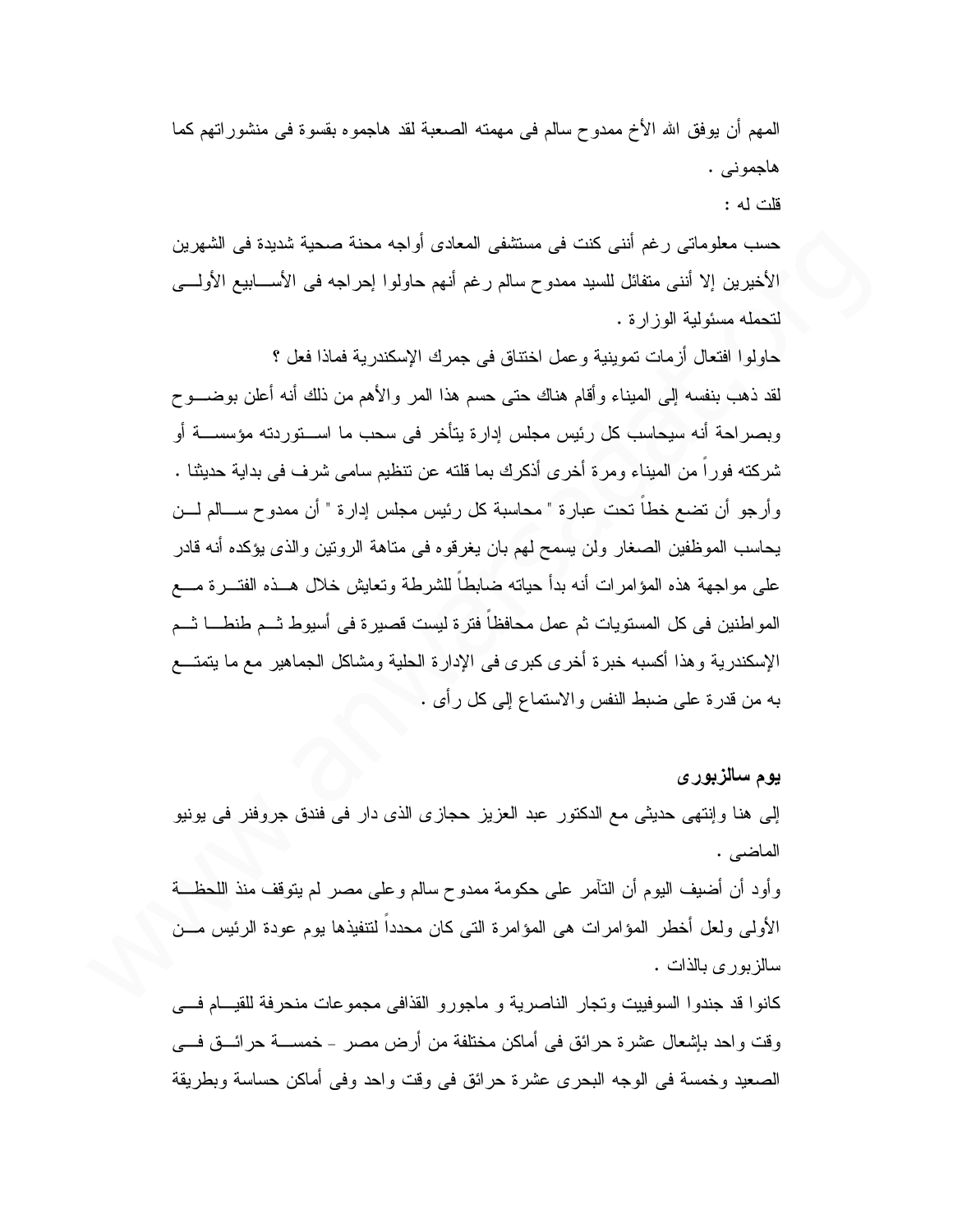تبدو و كأنها عمليات مدبر ة من أطر اف بر يئة و لكن المهم أن تتتهى بقيام فتنة في البلد لا يعلـــم إلا الله إلى أي مدى كان يمكن أن تصل أثارها . وكل هذا كان محدداً له يوم عودة الرئيس السادات من سالزبوري بعد لقائه مع الرئيس فورد . ولكن وعي الشعب ويقظة الحكومة لم نيسر لمهم نحقيق مؤامرتهم القذرة . وفي هذه الفترة أيقن أعداء مصر من أعضاء جبهة الأفاعي ومن يخططون لهـــم أن الهجـــوم على رئيس الوزراء أو الوزراء أو غيرهم لم يعد مجدياً وإنما يجب أن يتجهوا إلـــي الـهـــدف الرئيسي وهو : إنهاء حكم السادات و الحيلولة بأي ثمن دون إعادة انتخابه مر ة أخر ي . واتفقوا على أن يعملوا بتخطيط واحد ولا يعملوا منفردين على أن يتصاعد التنفيذ ويبلغ الذروة في أكتوبر القادم . قبل انتخابات رئاسة الجمهورية ومجلس الشعب . وبدأوا بوجهون هجومهم مباشرة إلى الرئيس السادات وأقرب الناس إليه . هجوم سياسي مكثف يهدف إلى محاولة هزل مصر عربياً و عالمياً و عمل محاور بين بعــض الدول العربية ومحاولة ضرب اقتصاد مصر لإجبارها على السجود عـن طريــق الضـــغط السوفييتي " رفض جدولة الديون - الامتناع عن نزويد مصر بحاجتها من السلاح ومن القمح الخ وكذلك عن طريق نشكيك أصحاب رءوس الأموال العرب في الانفناح الاقتصادي " . محاولة إثارة الطوائف وتصعيد الصراع بين العمال والمثقفين . وأصبحت المهمة النالية بعد إبريل سنة 1975 لأعضاء جبهة الأفاعي ومن ورائهم السوفييت هي ما يلي كما جاء في المخطط الذي طبع في بيروت ووزع سرا بين قياداتهم . " النضال من أجل إقامة نظام يجسد مصالح الطبقات الشعبية بحيــث تتــتهج هــذه الطبقــات السياسية التي تقوم على الأسس التالية : الاستبدال بالديكتاتورية الرأسمالية ديموقراطية شعبية تجسد السلطة الشعبية في كافة المجالات و من كل الوجو ه .

النَّحالف مع المعسكر الإشتراكي وقوى الثورة والنُّقدم في العالم في مواجهة الجبهة الإميريالية الرجعبة العالمبة.